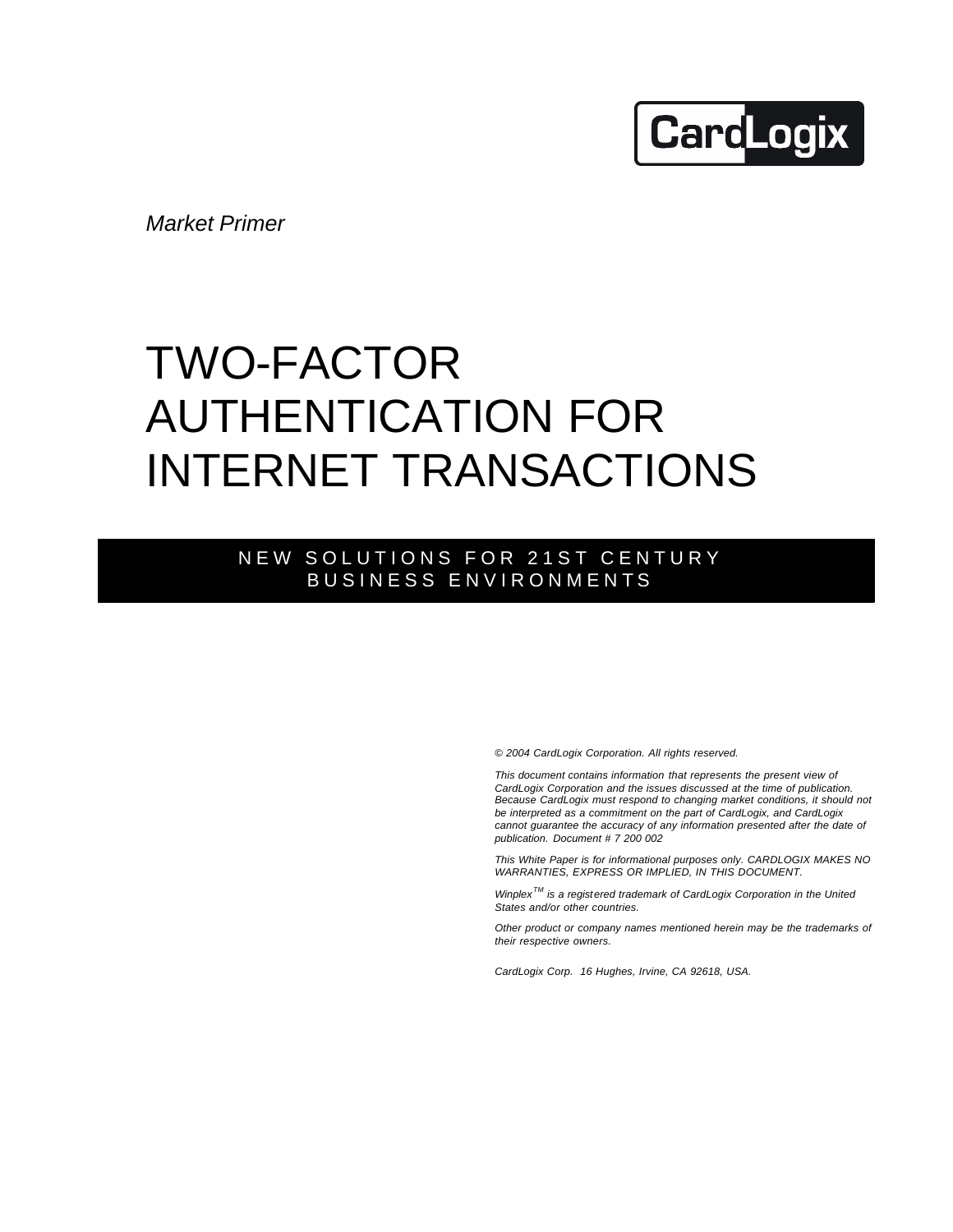## **Table of Contents**

| FORGET WHAT'S IN YOUR WALLET -- WHERE DOES YOUR FINANCIAL |  |
|-----------------------------------------------------------|--|
|                                                           |  |
|                                                           |  |
|                                                           |  |
|                                                           |  |
|                                                           |  |
|                                                           |  |
|                                                           |  |
|                                                           |  |

 $\overline{1}$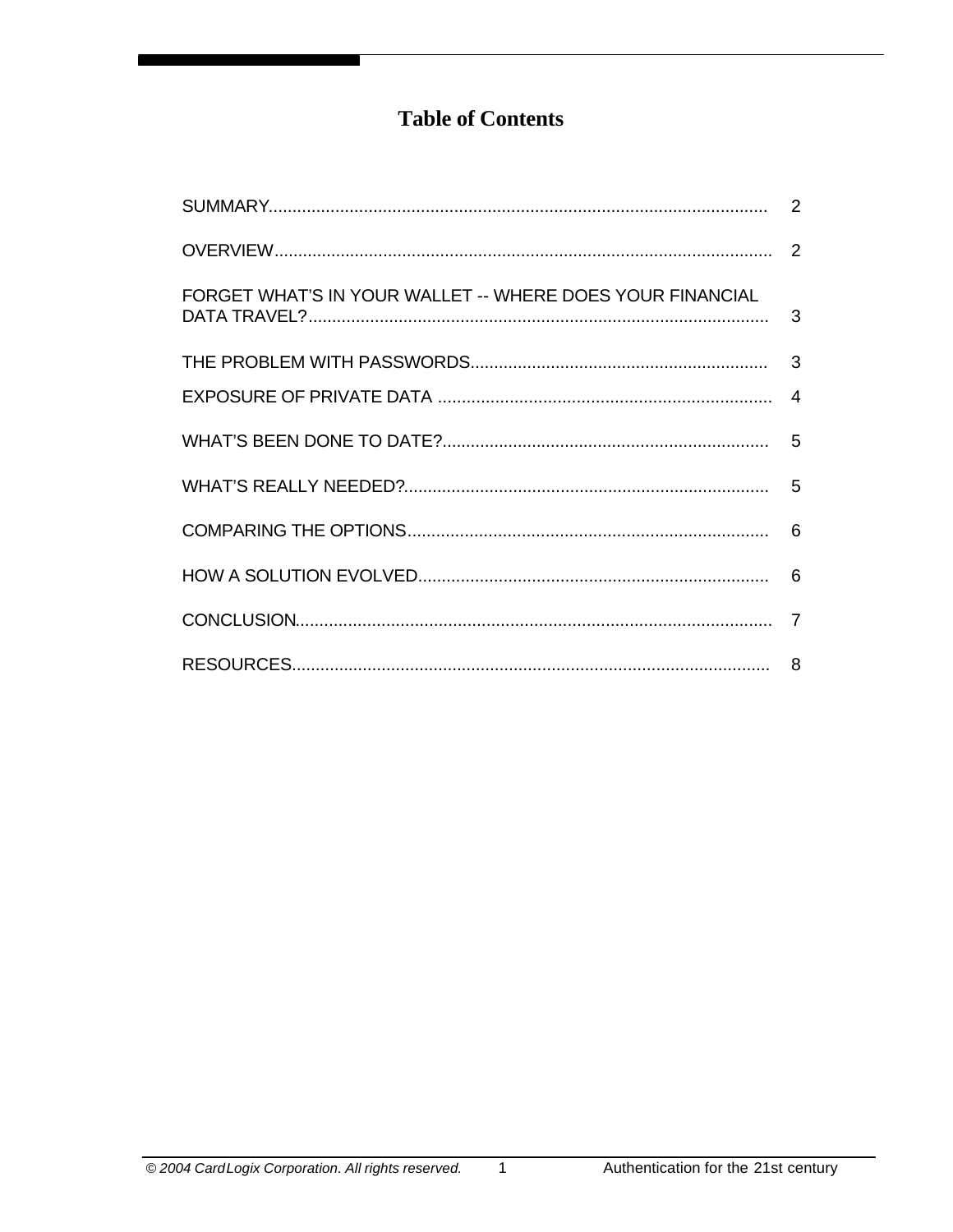#### This paper examines the approaches taken to date by the financial industry to authenticate account holders and build customer trust, especially in on-line transactions. We'll examine a new type of solution that builds upon existing technology for advanced authentication. This new approach bridges the gap between people's demand for independence and convenience in their finances, and the current, glaring lack of safety in filling that demand. For most people, personal banking has always been the original, most fundamental financial activity. Regardless of their wealth or activity level, people count on keeping close tabs on their money. For decades, all banking was strictly face-to-face, with immediate teller confirmation of deposits, withdrawals, and payments. Both teller and customer were reassured that any transaction was secure and private. This one-onone relationship changed as banking consumers demanded higher levels of convenience. Change started with drive-through tellers and led to ATM machines and plastic cards, which in turn evolved into on-line banking. These convenience-driven technologies have moved the customer from personal consultation to independent decision-making, aided greatly by the Internet. All this advancement comes at a price, however. As technology opens up consumer choice, it exposes greater risk as well. The combination of regulatory changes in the financial services industry and Internet-aided independence for consumers has increased competition for selling products and services that used to be the sole dominion of a bank. These products include savings, credit cards, mortgage loans and investment accounts. Today, many consumers park their money with a variety of companies that they trust and believe will give them the value they seek. These financial relationships include multiple passwords for every company that the customer needs web access to. With the growing number of **OVERVIEW SUMMARY**

financial service companies and other web merchants, a significant amount of fraud, deception and identity theft has developed. Much of this is the result of a lack of effective and secure authentication by these organizations. The increase is so noteworthy that many states are enacting regulations for institutions to publicly report these incidents.

These problems are contributing to a loss of consumer trust in financial institutions. Costs can multiply as banks and credit unions scramble to prevent and recover from attacks, then re-build customer trust. Lack of trust also results in customer reluctance to further engage with on-line services and products.

Authentication is the process of inspecting, and then confirming, the proper identity of parties involved in the transaction of data or money. In the old face-to-face days, this was easily done and verified by a customer pulling out a driver's license when making a withdrawal. This was the original form of Two-Factor Authentication: The customer presenting account data (something you know) along with an ID (something you have). In the digital age, authentication is much more complex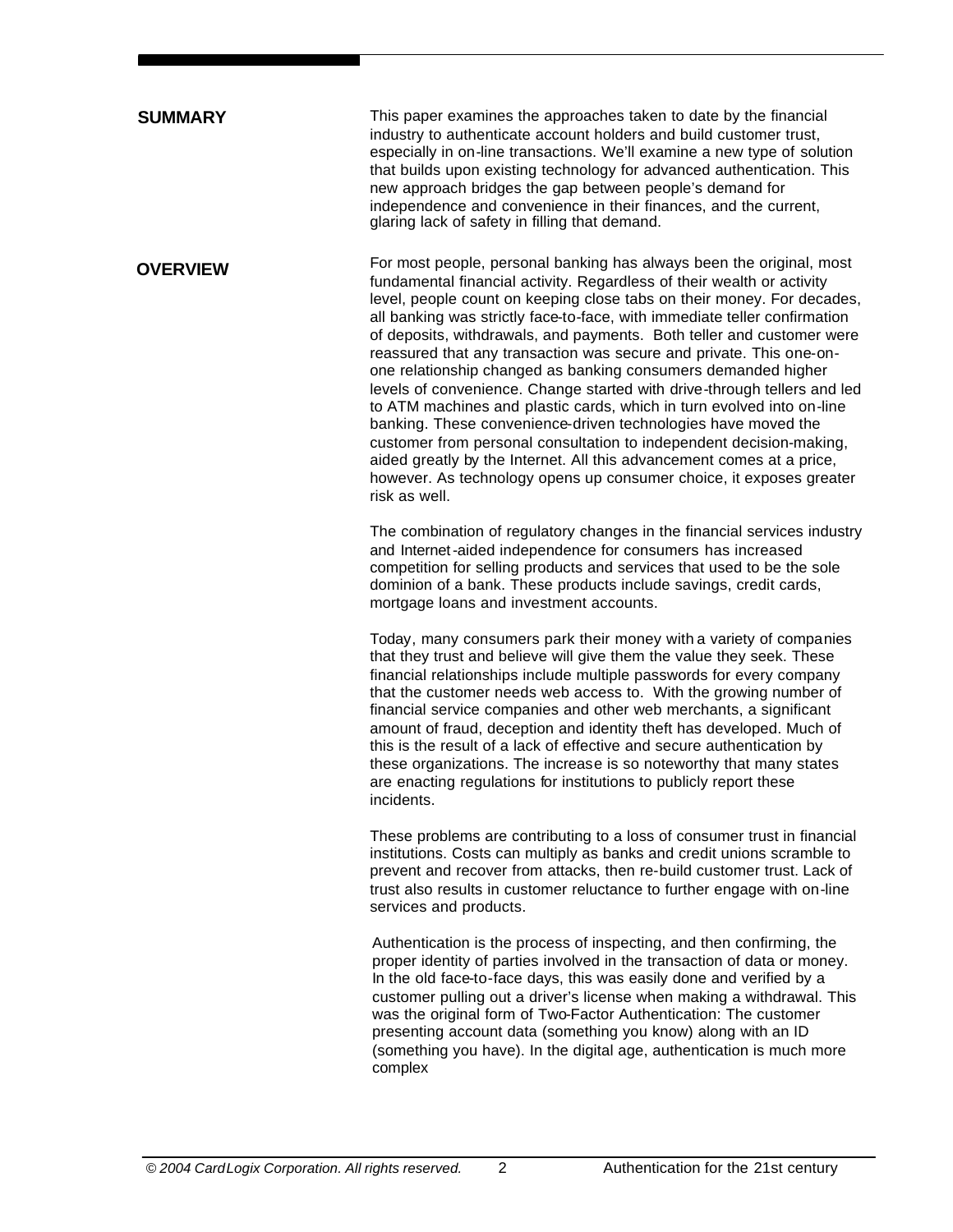| Most consumers don't realize that their financial data gets around more<br>than they do. This has always been true when an ATM/Debit card is<br>inserted into a machine for account access or transaction. However,<br>threats in this world are primarily physical. Safety at the ATM has been<br>problematic. In addition to a physical robbery, more sophisticated<br>methods are used to facilitate card cloning and account attacks. Brute<br>force has been replaced with sophisticated technical expertise. These<br>methods combine card sniffing at the POS terminal or ATM with over-<br>the-shoulder peeks or video recording of PINs as they are entered. All<br>the data needed to recreate a card has been divulged and this new<br>breed of criminal is spending the consumer's money in a matter of<br>minutes. |  |  |  |
|---------------------------------------------------------------------------------------------------------------------------------------------------------------------------------------------------------------------------------------------------------------------------------------------------------------------------------------------------------------------------------------------------------------------------------------------------------------------------------------------------------------------------------------------------------------------------------------------------------------------------------------------------------------------------------------------------------------------------------------------------------------------------------------------------------------------------------|--|--|--|
| On-line, the snooping threat begins within the customer's PC and is<br>present throughout the many servers that the data must pass through<br>on the way to the bank and back again. Most of these attacks are from<br>malicious code that includes viruses, worms, spyware and Trojan<br>Horses.                                                                                                                                                                                                                                                                                                                                                                                                                                                                                                                               |  |  |  |
| This dilemma is rapidly getting worse. Although a financial institution<br>can secure itself and its networks, it cannot force customers to protect<br>their PCs, networks, cards or personal practices.                                                                                                                                                                                                                                                                                                                                                                                                                                                                                                                                                                                                                        |  |  |  |
| The primary method to access an online account is entry of a user<br>name and password. This weak link has been exposing customers to<br>potential problems and exposing banks to unneeded financial risk.                                                                                                                                                                                                                                                                                                                                                                                                                                                                                                                                                                                                                      |  |  |  |
| Passwords and PINs are a type of Single Factor Authentication. Unlike<br>the old-fashioned process, only one factor is used to authenticate a<br>user and transaction. The consumer typically chooses a word or set of<br>numbers that can be remembered easily and probably is used for<br>multiple accesses i.e. the voice mail on their cell phone or home<br>answering machine. This is contrary to a strong and secure password<br>implementation. The average working person today manages at least<br>five passwords across their business and personal life. These are often<br>forgotten, lost or compromised. When used for multiple accounts, the<br>password becomes vulnerable to detection and fraudulent use with the<br>compromise of just one site that is accessed.                                           |  |  |  |
|                                                                                                                                                                                                                                                                                                                                                                                                                                                                                                                                                                                                                                                                                                                                                                                                                                 |  |  |  |

*THE FOLLOWING CHART ILLUSTRATES THE MAJOR PROBLEM WITH PASSWORDS* 

## **Passphrase Guessing (Dictonary Attacks)**

*Using easy-to-remember English words results in approximatly 1.3 bits of entropy per character, (word space) vs.purley random characters (total space)*

| <b>Strong</b> | ΟK | Weak | example                           | # of characters | complexity                                                | word space                    | total space                         | est time to break total space                                     |  |
|---------------|----|------|-----------------------------------|-----------------|-----------------------------------------------------------|-------------------------------|-------------------------------------|-------------------------------------------------------------------|--|
|               |    |      | "dogie"<br>"br1a9Ax"<br>".THX1LB- | 5<br>10         | 25 (lowercase)<br>62 (alphanumeric)<br>95 (full Keyboard) | 12 bits<br>24 bits<br>40 bits | 23.5 bits<br>41.7 bits<br>65.7 bits | 40 minutes<br>2 days<br>Infeasible $(3.8 \times 108 \text{ yrs})$ |  |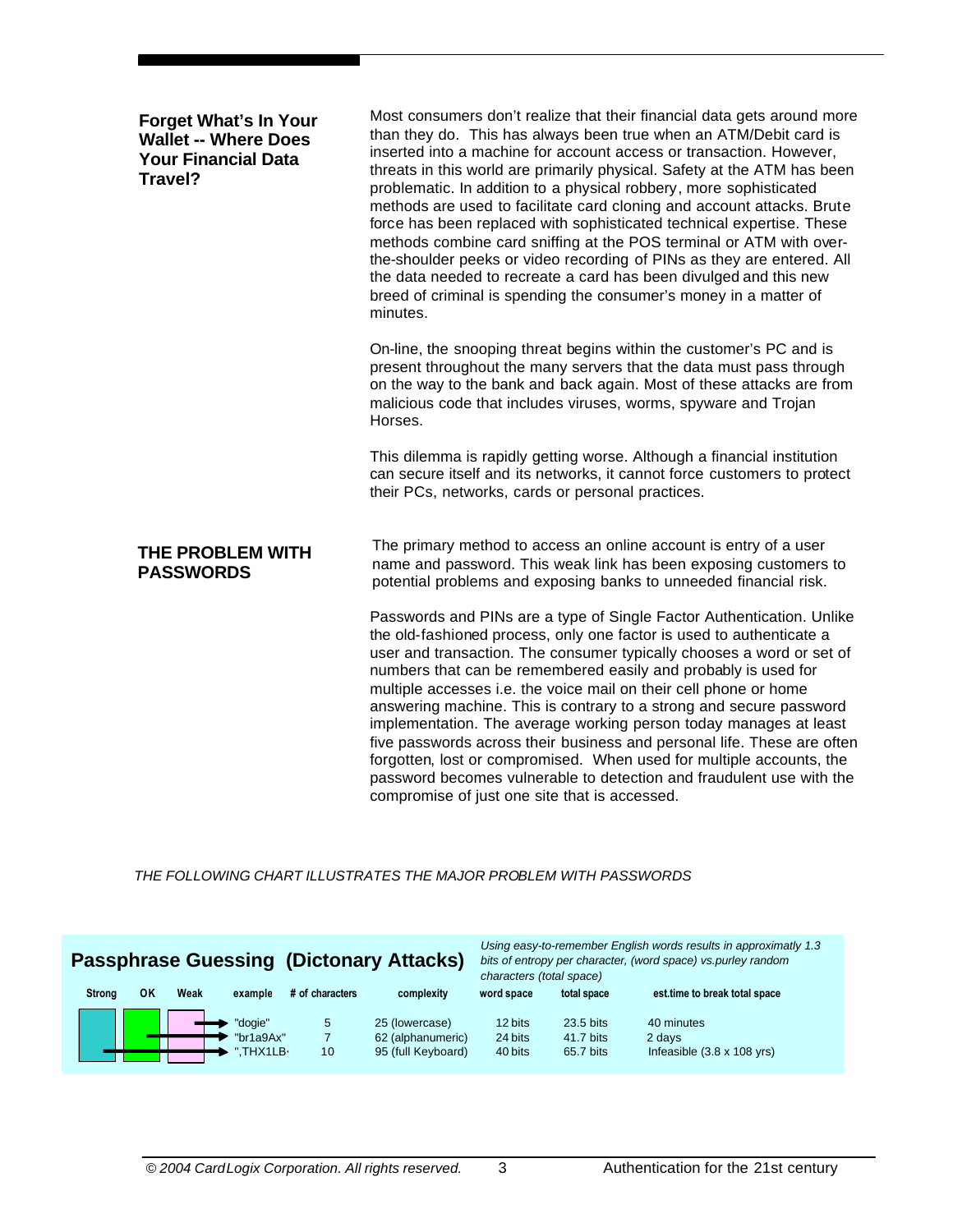In addition to the ease of obtaining a customer's password, a very nasty type of attack has emerged called *phishing*. This phonetically-named type of attack comes as a Spam email masquerading as an official bank's email message. The message asks the user to reset or confirm their password on a form that looks identical to the bank's website. This malicious website will be up for a day or so to collect thousands of passwords and then the attacks begin on the harvested accounts.

With the typical level of ATM/Debit card and web security, there are three main problems with password -based account logon. The first is that it exposes the user's identity and password together. This data can be intercepted and read anywhere along the path from the user's keyboard to the institution's secure server. The second is the authentication method used with passwords is static and never changes, thereby enabling replays of these passwords for unauthorized access. Thirdly, a user name and password does not securely authenticate that the real account holder and their card are present and valid.

#### **EXPOSURE OF PRIVATE DATA**

On-line fraud and theft have reached epidemic levels worldwide. Last year alone, the Federal Trade Commission received over 516,000 reports of identity theft, The FTC estimates that over 27 million people in the U.S. have been victims over the past five years. According to Gartner, Inc. 1 in every 50 consumers has suffered identity theft.

In early 2004 financial institutions including Wells Fargo, Bank of China, and UBS all experienced public (phishing) attacks that exploited weakness in password-protected access.

Around 40 million people now use the internet to update checking and savings accounts and transfer funds. Market researcher Gartner Inc. says that number will rise at 14% per year. At the same time online fraud is picking up. Financial Insights a unit of market tracker International Data Corporation... Says electronic identity theft cost banks and mutual fund companies \$4 billion last year. By the end of 2006 that's likely to double.<sup>1</sup>

According to RSA Security: *Security is the Key to Internet Confidence*. A Forester Research survey showed that 80% of their respondents used the Internet to send E-mail 56% Use the Internet to research products. Yet only 21% use it to conduct some kind of financial transaction.<sup>2</sup>

These transactions include all web shopping and brokerage houses such as E-trade and Charles Schwab. Most likely, e-banking constitutes a much smaller percentage. These numbers indicate that a lack of consumer trust in on-line systems is what's holding back mass adoption.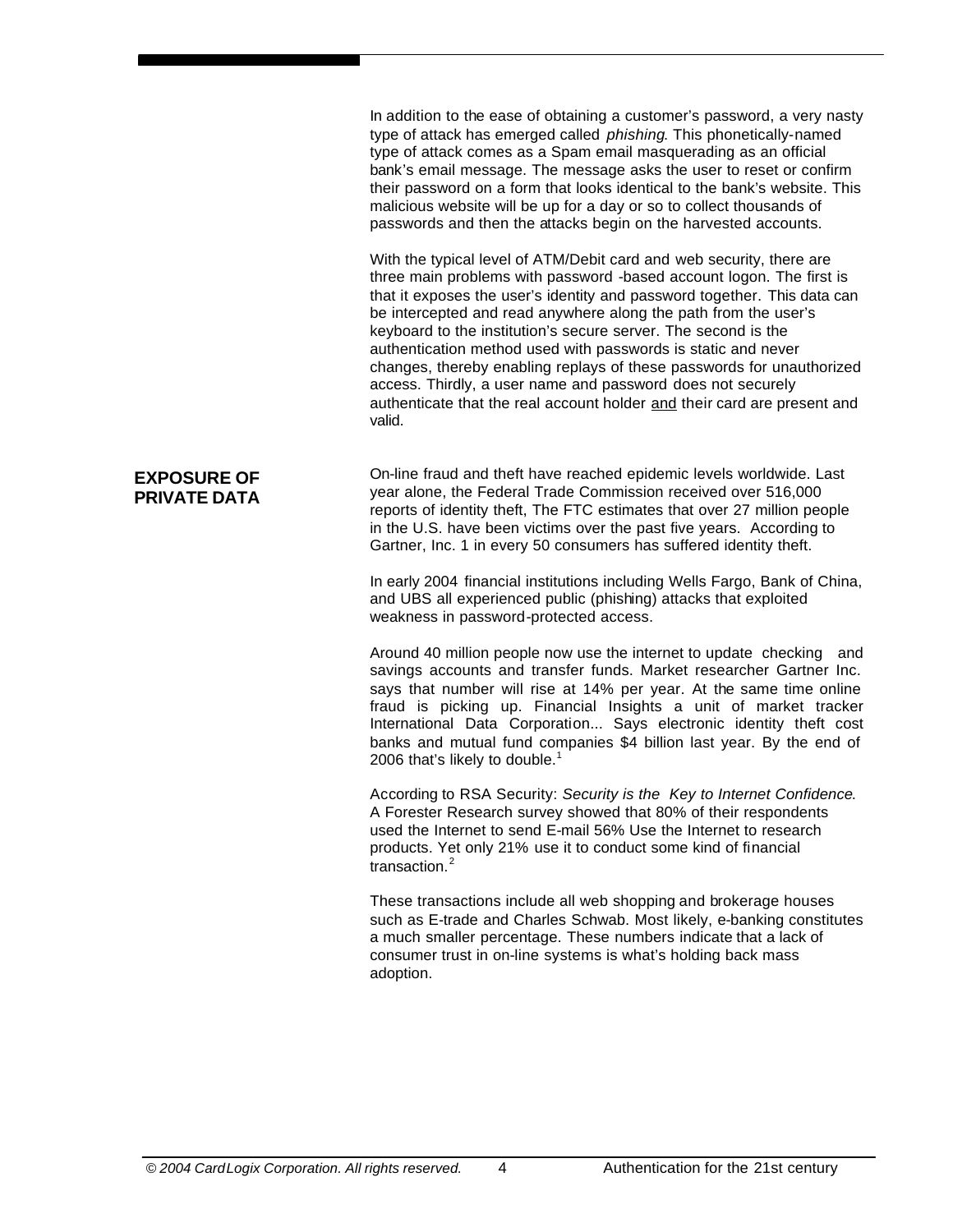#### **WHAT'S BEEN DONE TO DATE?**

Banks have been experimenting with different solutions for many years including biometric identifiers at the ATM and fingerprinting at the bank. Most customers found these methods intrusive and the programs were dropped. To secure the burgeoning volume of Internet transactions, Secure Socket Layer (SSL) evolved into the standard protocol for web security and encompasses multiple cryptographic layers designed to encrypt and protect user and account information activated at log-in. Despite this and other safeguards, at any junction along its path, including the user's PC, the data, complete with passwords can be spied on and replayed fraudulently.

In the late 90's a consortium of banks formed the Indentrus organization to create a sophisticated smart card solution for business and consumer banking built on PKI architecture. This group acknowledged that the best technology for Two-Factor Authentication was smart cards. However, this methodology required a very expensive type of smart card because much of the encryption processing is done on the card. On top of the high card costs, the additional IT management components have proven too costly to be used in a widely deployed consumer solution.

Many financial institution's mission statement, bylaws or charter demand that the management take all possible steps to maintain trust with their customer. Public outcry over privacy rages on with individual states enacting legislation that exposes these breaches of security publicly, i.e. California's bill SB1386.

The critical intersection of increased web traffic, ever more sophisticated hacks and industry reluctance to reveal and remedy security weaknesses has set the stage for a potential disaster for banks, credit unions and their customers.

Today the opportunity is ripe for institutions to alleviate the customer's lack of trust and aggravations that come from multiple financial service relationships. This can be accomplished by offering the customer tangible evidence of increased security with the ease of a single logon process, minus the hassles of passwords.

**WHAT'S REALLY NEEDED?**

Three objectives must be met before on-line log-on is really secure. These are:

1). *Protection of Log-on Data:* Instead of entering and sending the data along with SSL bodyguards, it's better not to send it all

*2). Reliable Authentication:* That links all critical identity elements together for real security

**3).** *Card- Present Transactions:* Fortifying an absolute link between the authorized card and authorized cardholder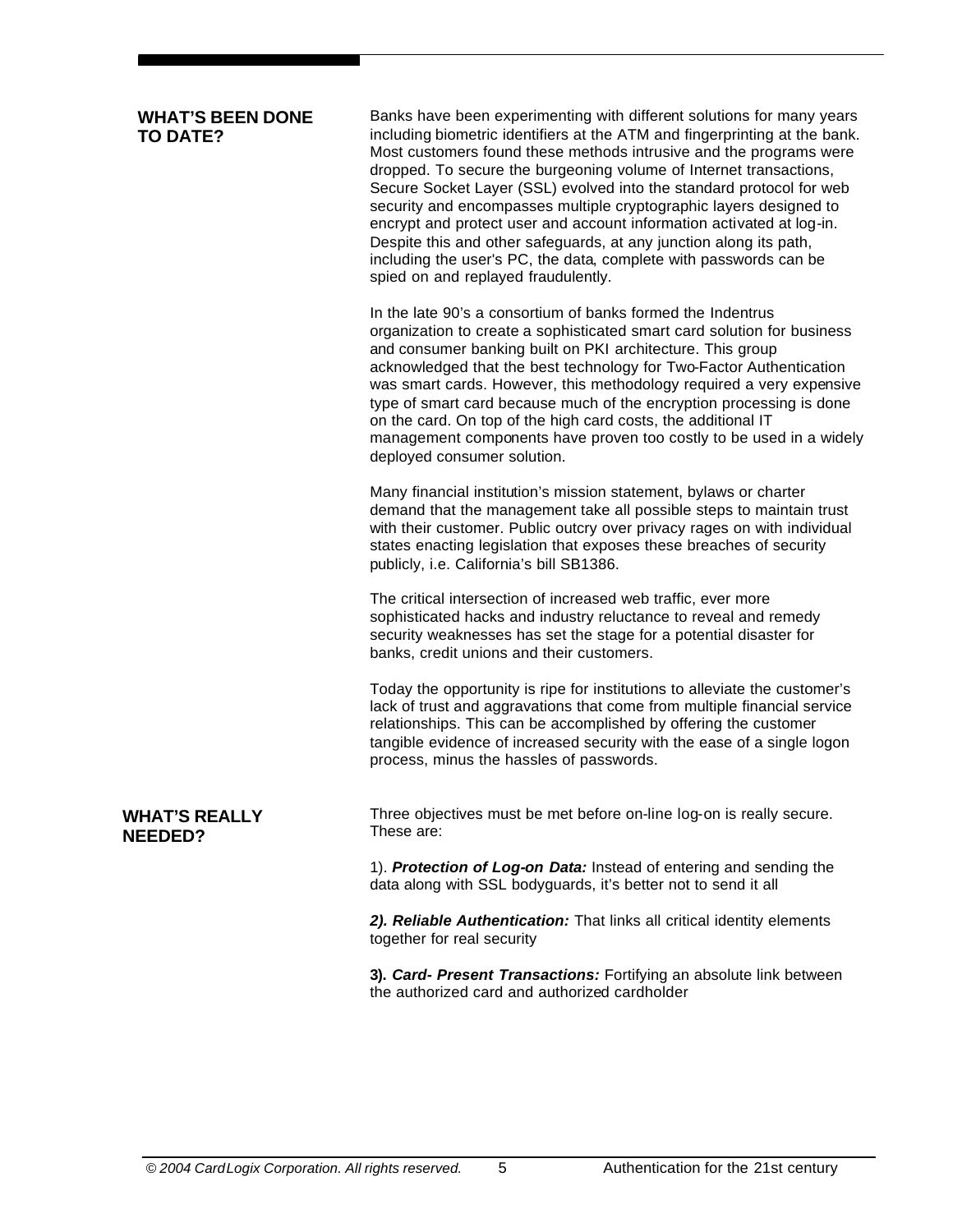#### **COMPARING THE OPTIONS**

| <b>Technologies</b>                                             | <b>Drawbacks</b>                                                                                                                       | <b>Advantages</b>                                                         | <b>Relative</b><br>Cost per<br>user | <b>Relative Security</b> |
|-----------------------------------------------------------------|----------------------------------------------------------------------------------------------------------------------------------------|---------------------------------------------------------------------------|-------------------------------------|--------------------------|
| Passwords                                                       | Weak Single factor, static<br>clone-able                                                                                               | Low entry Cost                                                            | $$14*$                              | Very low Security        |
| Bio-metric<br><b>Server Centric</b>                             | High false positives or<br>rejection rates<br>Liability for biometric storage                                                          | No lost passwords or<br>cards                                             | \$55                                |                          |
| <b>Smart Card Symmetric</b><br><b>Key Style</b><br>(ATMobility) | Data storage is limited                                                                                                                | 2 factor Authentication<br>Read-Write Capability,<br>Durability           | \$14                                | <b>High Security</b>     |
| <b>Smart Card Asymmetric</b><br>Public Key Style                | High yearly cost due to cert<br>authority, Requires client side<br>software installation and<br>extensive server side<br>modifications | Read-Write &<br>Computing Capability,<br>Durability, Security,<br>Storage | \$45                                | Ultra-High<br>Security   |
| Key-Chain Fob                                                   | Only works with USB enabled<br>customers, Not extensible to<br>mobile banking, Requires<br>client side software<br>installation        | Durability                                                                | \$18                                | <b>High Security</b>     |
| R.F.I.D. - ISO1443                                              | High Cost of cards, readers<br>and terminals, Requires client<br>side software installation.<br>Difficult to emboss cards              | Read-Write Capability,<br>Durability                                      | \$45                                | Low Security             |

\* *Based upon the average yearly cost of resetting passwords through a third party*

#### **HOW A SOLUTION EVOLVED**

In Europe, Latin America, and Asia financial fraud has accelerated well beyond U.S. levels. Factors contributing to this include insecure telecommunications systems, plus many and disparate countries and currencies.

ABN AMRO Bank of the Netherlands devised a solution that has been in place for a few years and has produced good results. This Bank, now the fourth largest in Europe, found that combining smart cards with SSL for online access met their needs for increased security. The bank witnessed an astonishing revenue growth in their other services after the deployment of a two factor smart-card implementation.

Since smart cards are commonplace in most of the world, they are becoming a pivotal element for enhancing ATM card security in physical and on-line applications. Smart cards achieve Two-Factor Authentication by presenting something you know (your PIN) and something you have (your smart chip enabled ATM Card). Additionally, smart card security prevents everyone other than the card issuer from discovering and using the secret key.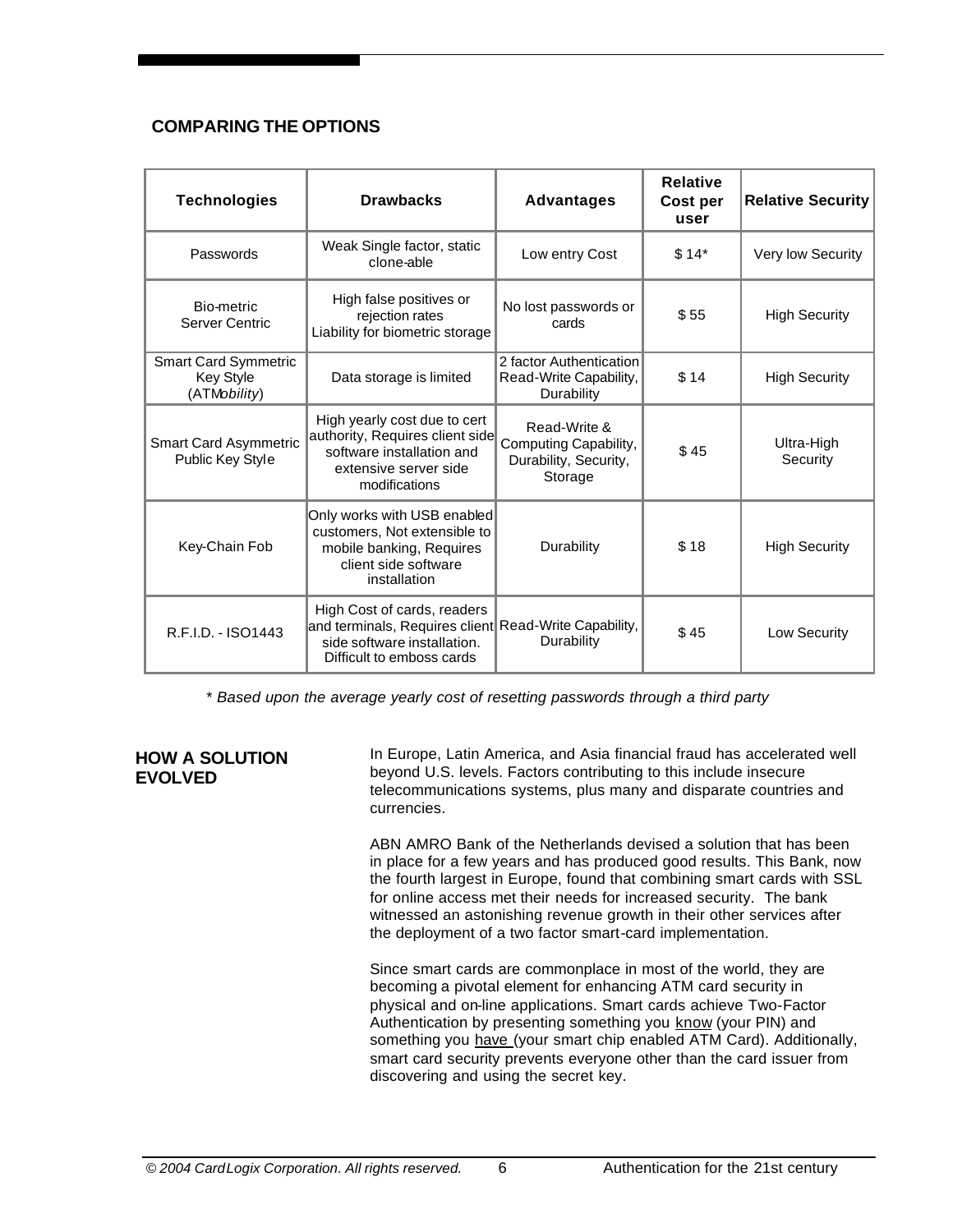Based upon this model, but with improved encryption, and lowered costs ATMobility™ was developed by CardLogix, a leading smart card manufacturer and platform provider.

The ATMobility platform has a full-featured smart ATM card, plus a lowcost unconnected smart card terminal. These items combine with server-side software and provide a superior authentication method over passwords. This platform increases trust, lowers costs and can stimulate sales of additional services. It also guarantees that the transaction is 'card-present', further solidifying the transaction's security.

With ATMobility, only the numbers representing private data travel the web. Every log-on generates its own one-time session password. If it is intercepted, it cannot be replayed to access accounts or fraudulently transact data or dollars.

Unlike passwords customers rarely loose or forget their PIN. There is a measurably lower cost of maintaining customer relationships when the institution can remove the password help desk / call center.

Trust has always been the cornerstone of financial transactions. Despite legislative and technology-based advancements to ensure trust, a practical, cost-effective solution has been beyond the reach of banks and credit unions. Today, true Two-Factor Authentication restores the level of trust in a transaction that customers have known for centuries. Smart cards, a proven transaction technology used worldwide, fill an immediate and growing need to deliver the next level of security. **CONCLUSION**